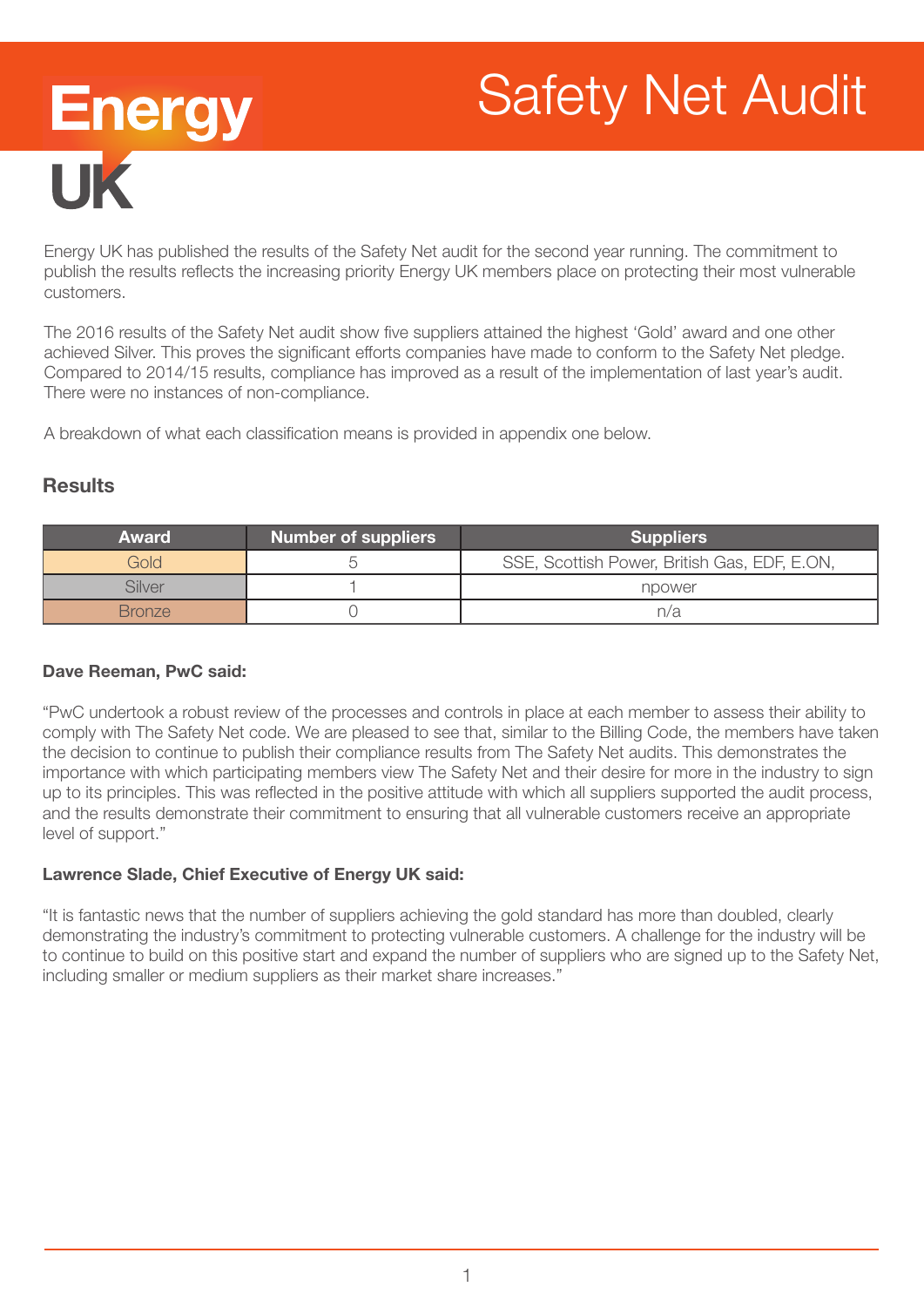# **Performance**

Participating energy suppliers are judged against 13 key Safety Net objectives:

#### • Communication of the Safety Net principles

Ensure all business functions, both internal and external, who may have contact with vulnerable customers, are aware of the provisions of the Safety Net.

#### Policies & procedures

Apply the agreed definition of vulnerability within a framework of best practice guidance.

#### • Specialist teams

Have specialist teams to assist vulnerable customers and support the implementation and ongoing administration of vulnerable customer policies.

#### • Additional Safety Net Provisions

This includes, a customer being added to the Priority Services Register (PSR) or the use of external Debt Advice Agencies.

#### • Domestic consumers with a non-domestic supply

This identifies suppliers implementing the required systems and processes to ensure vulnerable consumers whose domestic household makes use of a non-domestic supply (including dual usage and where the meter is in a third party property) are not disconnected for reasons outside of their control.

#### **Disconnection**

Never knowingly disconnecting a vulnerable customer at any time of year, where for reasons of age, health, disability or severe financial insecurity, that customer is unable to safeguard their personal welfare or the personal welfare of other members of the household.

#### • Post-Disconnection

Make attempts to contact all customers following a disconnection with the aim of agreeing a repayment plan with the customer.

#### • Approval of disconnections

Obtain senior management authorisation prior to any disconnection.

#### **Reconnections**

Reconnect any customer who has been found to be vulnerable after disconnection as a priority, and within 24 hours of confirming that the customer is vulnerable.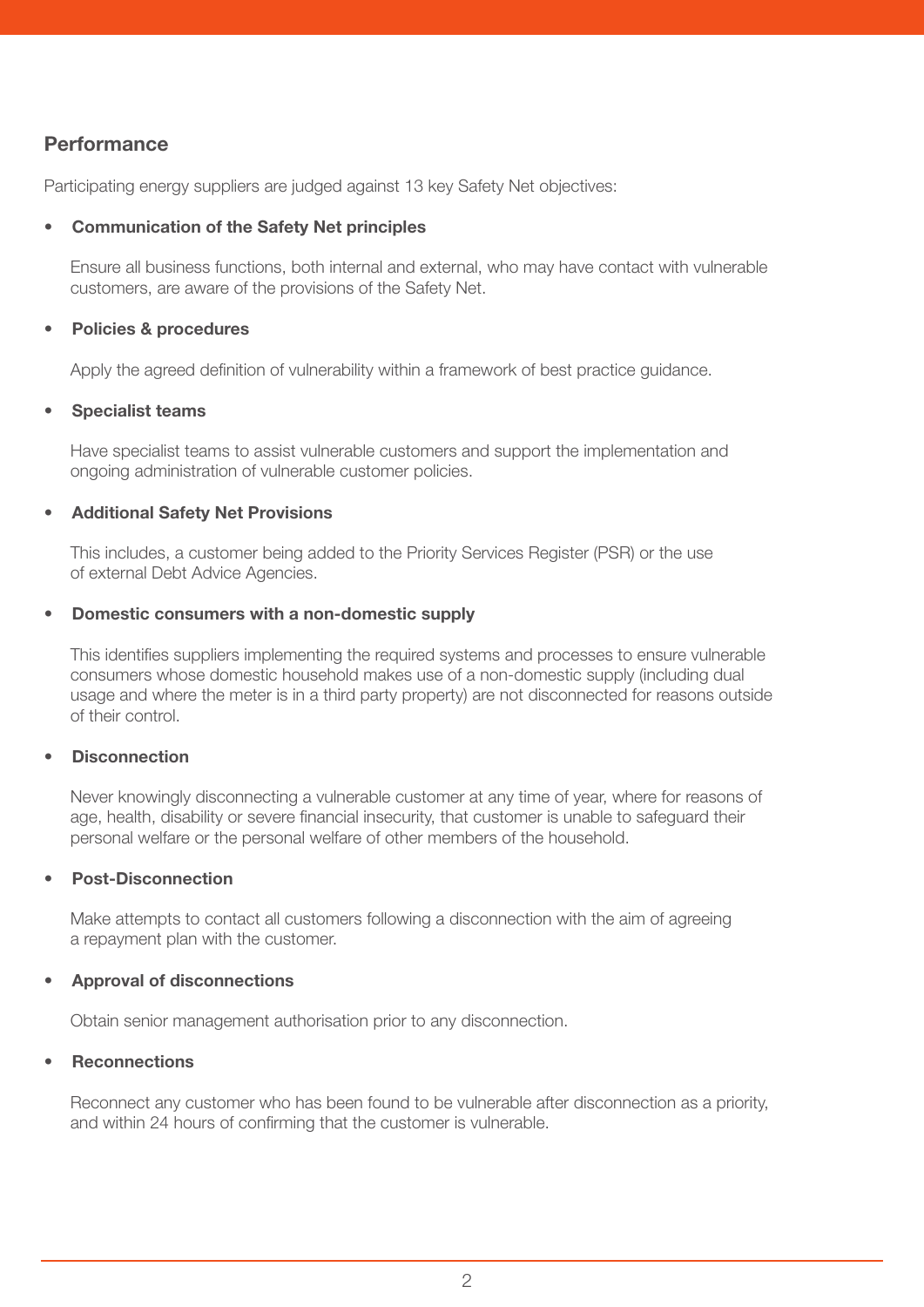#### • Repayment arrangements

Monitor any repayment arrangements after set up, in line with Ofgem's Key Principles for ability to pay.

#### Debt repayment options

Offer a range of debt repayment options in order to find the most appropriate solution for vulnerable customers to manage any debt.

#### • Advice/support agencies

Work, where appropriate, with advice agencies, support services and charities to offer vulnerable customers the most suitable support to help with their energy debt.

# • Vulnerability flags

Wherever possible, attempt to capture information about customers and identify potential vulnerability.

# • Reassessing vulnerability

Ensure that vulnerable customers' internal records are updated to indicate that special attention is required.

Suppliers were assessed on their performance against each objective in three areas:

- Understanding An understanding of the process was gathered by conducting system and process walkthroughs and reviews of existing policy and procedural documents.
- Testing Sample testing of customer accounts was performed across each of the key areas outlined above.
- Reporting -We collated our findings and areas of good practice within a report which was presented to each member for their review and management comments.

#### The auditors

PwC audit the Safety Net. This is the third year PwC has carried out the audit.